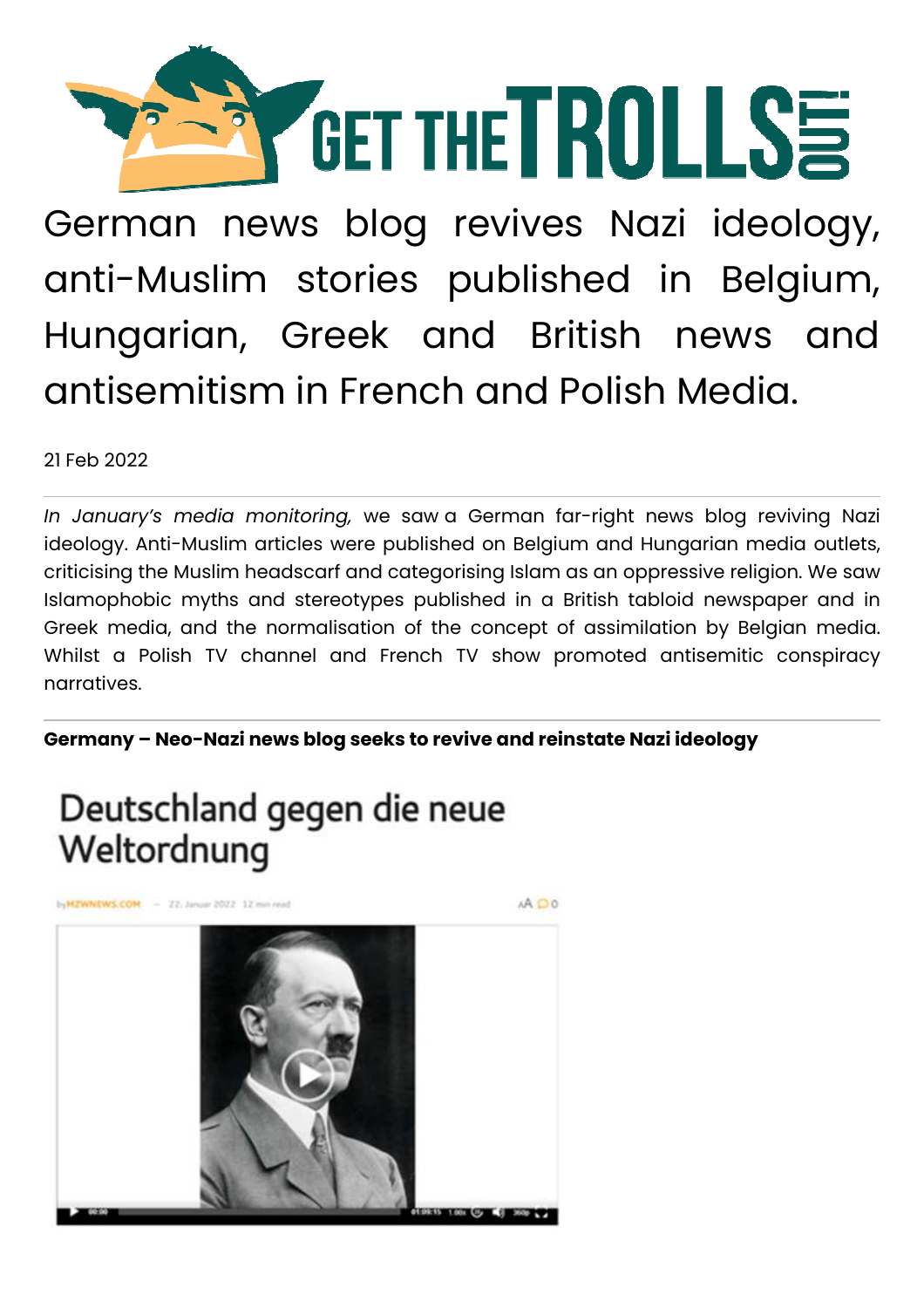MZWNews is a German-language blog registered in the USA and founded by the white nationalist writer John De Nugent. MZWNews, whose name means "(Have) the courage to speak the truth," publishes articles spreading antisemitic conspiracy narratives, Holocaust denial, glorifying Adolf Hitler and seeking to revive and reinstate Nazi ideology policies.

An article published in January defends the notorious Holocaust denier Ursula Haverbeck advocating for her freedom of expression and writing that "her opinion and her questioning of the Holocaust is the result of her intense study of official facts." Another article claims that the concept of the New World Order (which is a conspiracy ideology alleging that a secret group of powerful individuals is striving to establish global control) was already planned by powerful Jewish people a century ago.

A journalistic investigation by the TV programme ZDF Frontal revealed their connection with the 'Dresden Offline Network', a Telegram group plotting the assassination of Saxony's Prime Minister, Michael Kretschmer.

## **Belgium – Flemish magazine Doorbraak suggests that there should be a hierarchy of human rights**



The Flemish-language opinion website Doorbraak published an article which claims there should be a hierarchy of human rights and criticises the Muslim headscarf.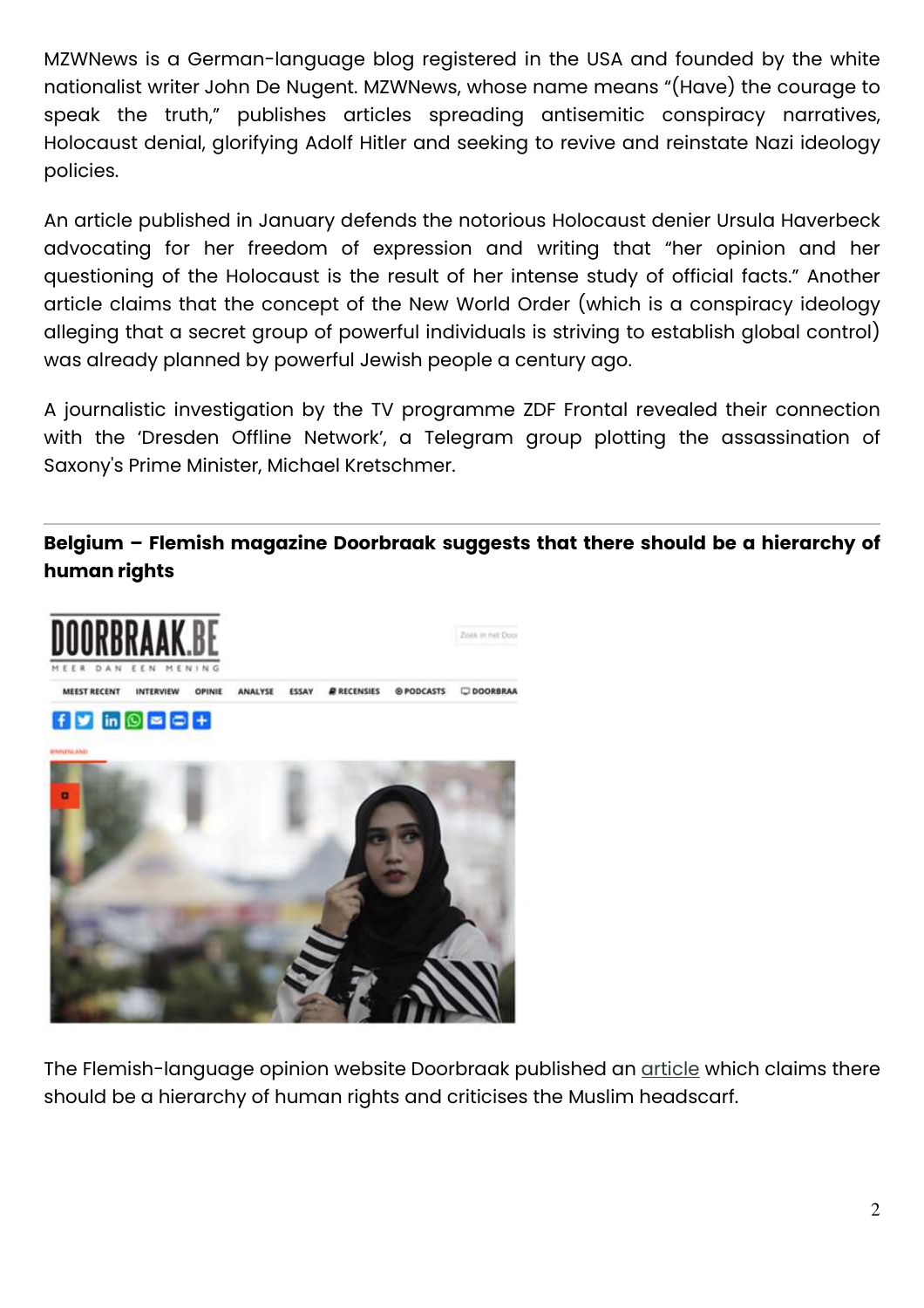Published on 3 January 2022 and entitled "When everything becomes a human right, there will not be human rights," the articles argues that freedom of religion limits general freedom because Islam is an oppressive religion.

The author shows a stereotypical view of the headscarf as a tool of control which limits the participation of Muslim women into public life. Furthermore, the author indicates that some rights (such as migration or family reunion), which are granted to Muslim migrants, negatively affect the freedom of "native Belgians". This article is based on a discriminatory attitude to religion and nationality, and fails to see that, in order to have a democratic and cohesive society, all rights should apply to everyone.

**Hungary – News outlet wrongly reports that German public broadcaster is encouraging women to wear the hijab** 



The pro-government news site Origo published an article claiming that the German public broadcaster is encouraging women to wear the hijab, causing outrage among the public.

Origo was referring specifically to a video by Datteltäter, a production company of young YouTubers, which was broadcast by ARD and ZDF public service channels. In the video, several women describe what their hijab means for them. However, Origo distorts this story and presents it as the German public service media actively prompting women to wear the headscarf.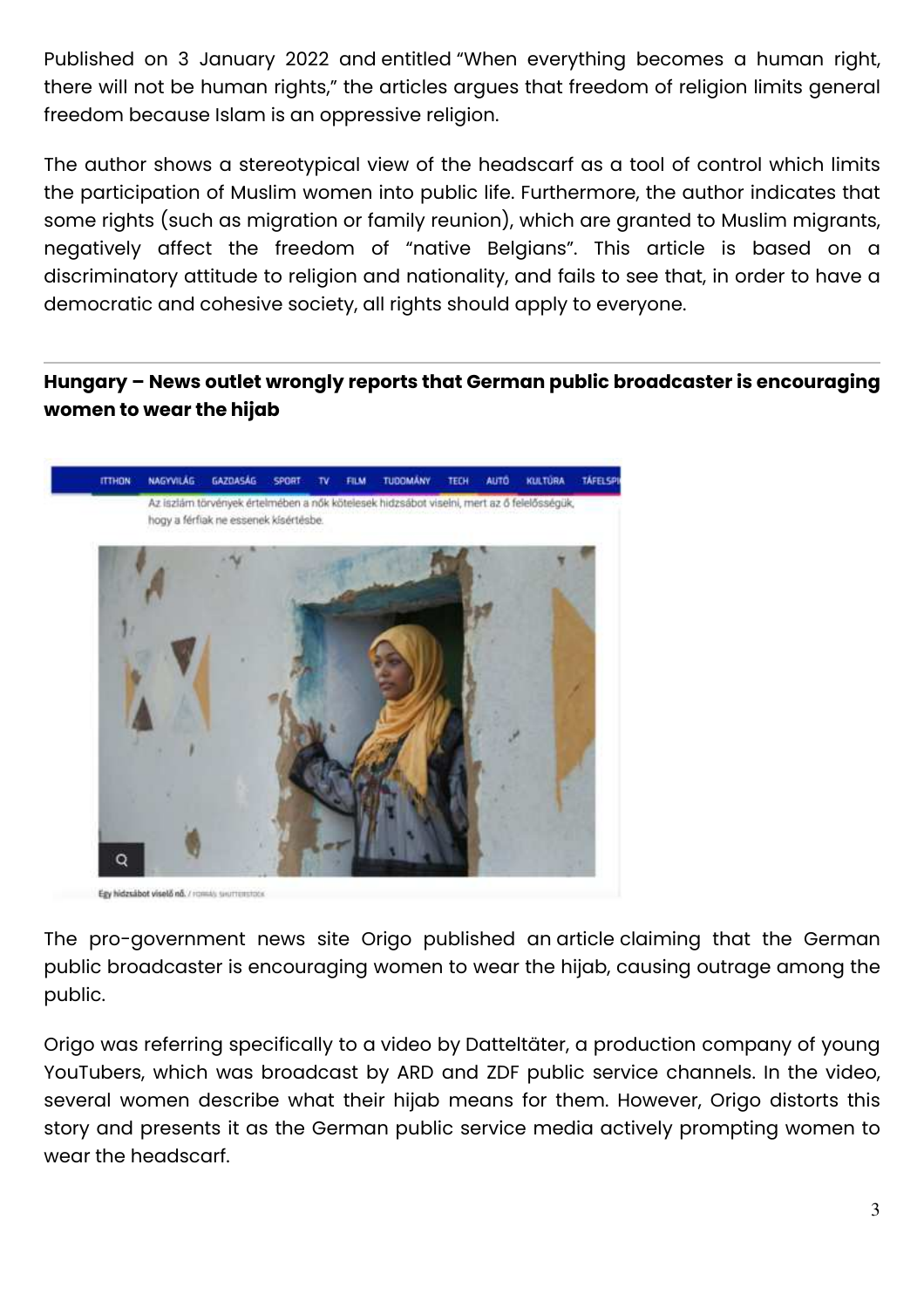In their piece, Origo also gave voice to a German politician who said that the headscarf "symbolises oppression in many countries." While it is true some women are forced or pressured to wear the headscarf, it is also true that many more freely choose to wear it. The video by Datteltäter was striving to change the mainstream narratives surrounding Muslim and migrant communities, challenging exactly those stereotypes and Islamophobia that Origo is spreading. The story was taken from V4NA, a London-based, Hungarian news agency whose alarmist anti-Muslim content is often republished by state-owned media platforms in Hungary.

### **Poland – Far-right TV wRealu24 promotes antisemitic book accusing Judaism of being a Satanic religion**



99,387 views - Premiered on 8 Jan 2022  $n^2$ <sub>1</sub> 6.8K  $\Box$  DISLIKE  $\triangle$  SHARE  $\Xi$  + SAVE ...

The Polish YouTube channel wRealu24 continues to spread extreme antisemitic content. On 8 January 2022, their TV programme was dedicated to the promotion of the antisemitic book, "The devil is your father", printed by Tomasz Stala's publishing house, 3DOM. In the episode, host Stanislaw Krajski, who is a former commentator on the Catholic-nationalist, Radio Maryja, accused Judaism of being a "Satanic religion", claiming that "Jews are the slaves of greed."

As a guest on the programme, Stala claimed that "the devil is their [the Jews'] father" and that some books of the Talmud are more racist than Hitler's Mein Kampf. This episode of extreme, anti-Jewish hatred reached 100,000 views in just two weeks. wRealu24 was suspended from YouTube for a month, but since January, it became available again.

 $\mathbf{A}$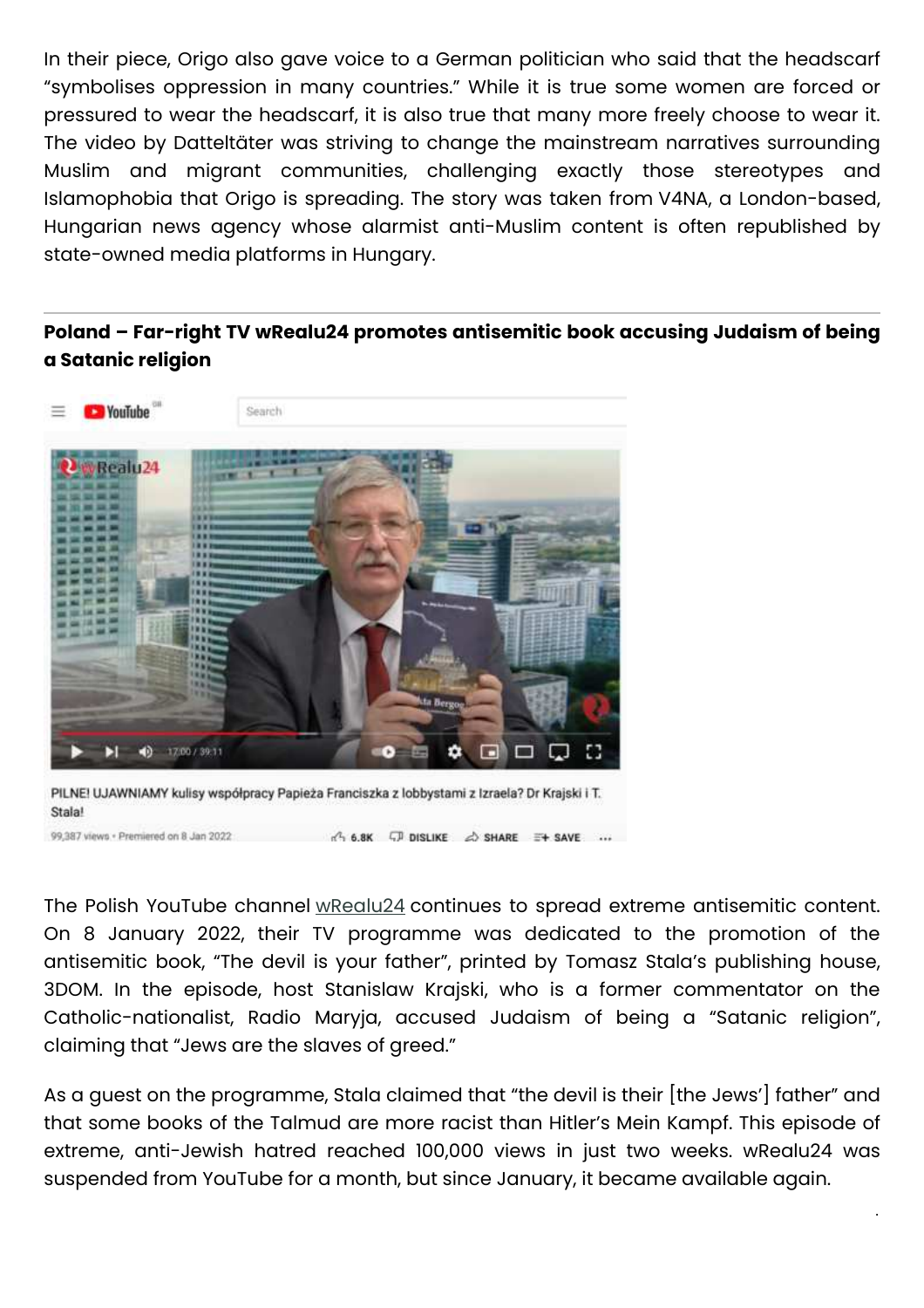Tomasz Stala has published numerous antisemitic books and he started a court case against GTTO partner, NEVER AGAIN Association, for calling out the books as antisemitic.

### **UK – Tabloid 'The Sun' continues accusing asylum seekers of fake religious conversions**



**SAVED BY HIS CROSS Sex beast dodges** deportation after 'tattoo of a cross proves conversion to Christianity'

On 8 January 2022, the British tabloid The Sun reported on an asylum seeker, known as MM, who has been convicted of sexual assaults and is allegedly pretending to have converted to Christianity to avoid deportation.

The current law grants asylum seekers the right to stay in the UK, if they prove to be unable to live in their home country without fear of persecution. The inflammatory and sensationalistic language used by the tabloid reproduces stereotypes of Muslim men as sexual predators. The offender is labelled with the derogatory term 'sex beast.'

The headline severely diminishes the complexity of the asylum request process and the conversion, by claiming that the whole court decision was based on MM's tattoo of a cross. This article is one of many through which The Sun decries the 'problem' of asylum seekers' 'fake religious conversions.' In previous reporting, The Sun also attacked the Church of England for granting conversions too easily, but research by the University of Oxford suggests that "most churches are rigorous in discerning who is ready for baptism" and that "it is decision-makers of the state who must decide whether a conversion is genuine or not."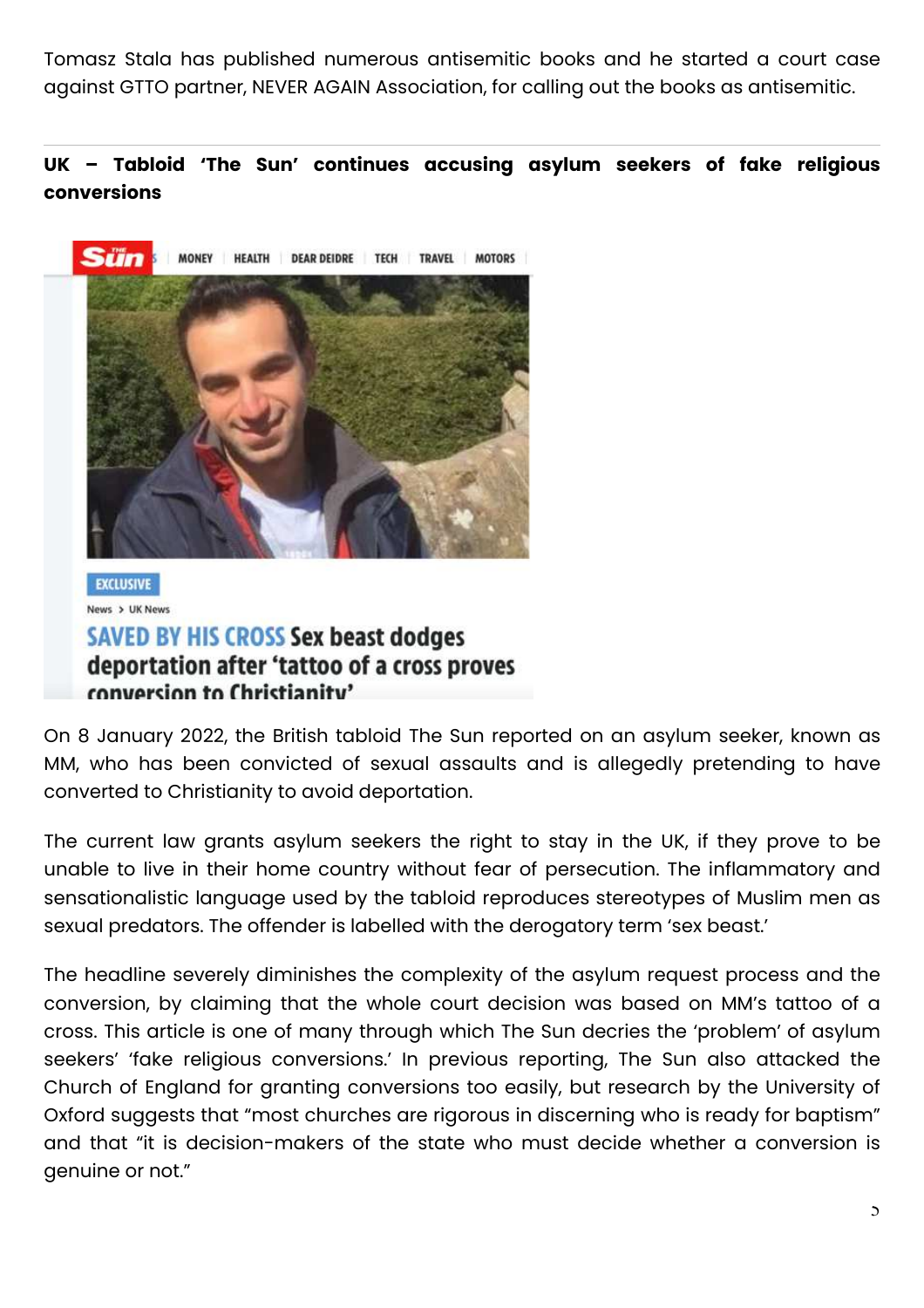**France – Journalist and conspiracy theorist invited to pay tribute to known antisemite on national TV** 



The French journalist and conspiracy theorist Richard Boutry was invited as a guest to Touche Pas à Mon Poste (TPMP), a TV show on the national C8 channel, on 11 January 2022.

Boutry paid tribute to the composer Stéphane Blet who died of suicide a few days before. Other than for his music, Blet was known for his antisemitic views and his closeness to other antisemites such as Alain Soral, Dieudonné M'bala M'bala. Blet also expressed his support to Hervé Ryssen when he was sentenced for Holocaust denial and antisemitic remarks.

During the show, Boutry said that he does not believe that Blet killed himself and implies that he could have been murdered. This is with what conspiratorial movements have been sharing online, asserting that Blet was killed by the Israeli national intelligence agency Mossad, Zionists and freemasons.

The fact that Boutry, who is a known conspiracist, was invited on national TV to pay tribute to an antisemite and to share antisemitic conspiracy narratives, legitimises anti-Jewish hatred and allows it to be spread to a large audience.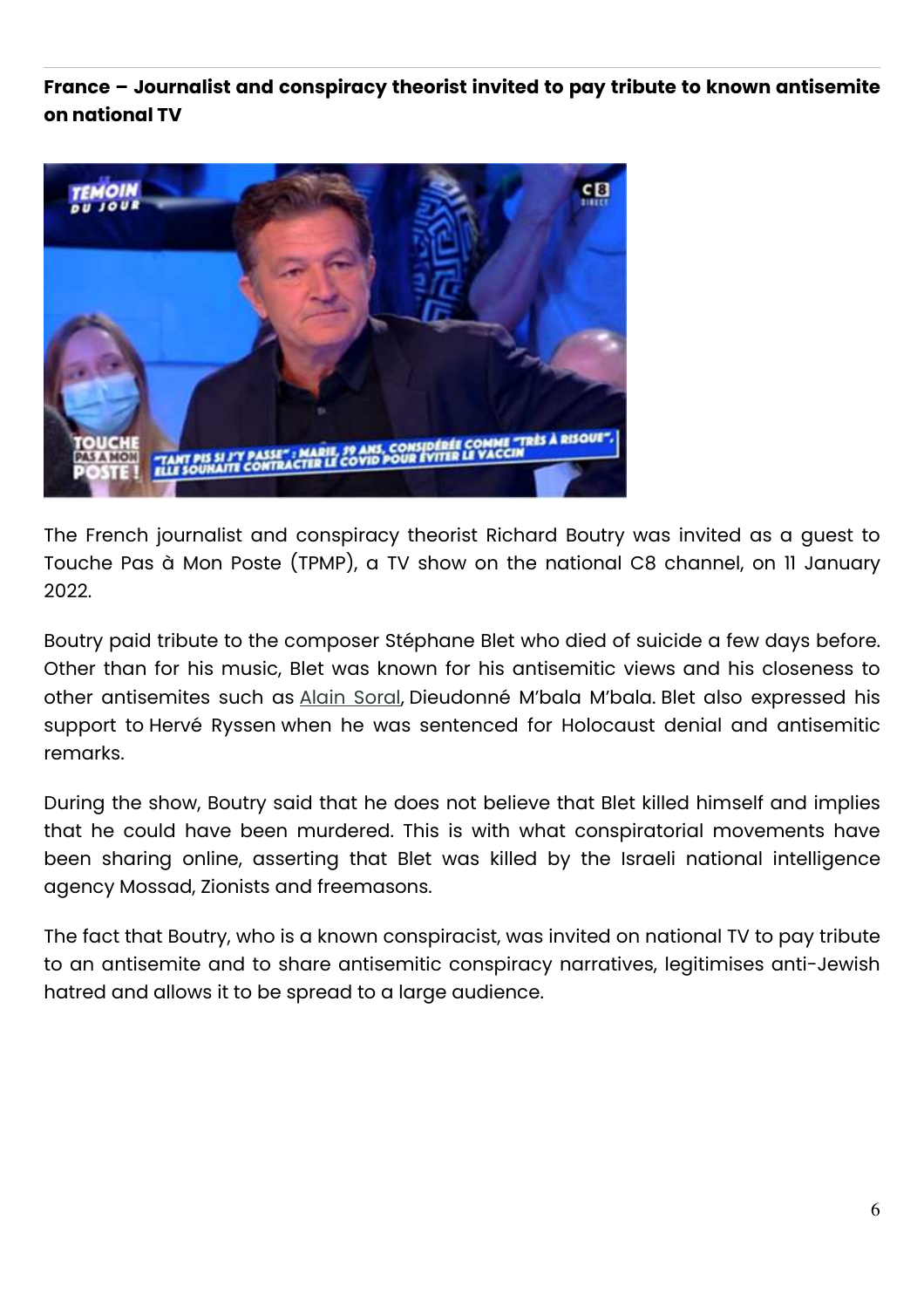#### **Belgium – Colonial concept of 'assimilation' normalised by media outlets**



The Belgian daily regional newspaper, La Capitale, published an article about the recent statements by French Minister of the Interior, Gérald Darmanin, on rapper Gims' denied citizenship. Gims, who is a Congolese-born singer of Muslim faith, has been living in France since he was two years old.

On 1st January 2022, he asked his followers on Instagram to stop wishing him 'happy new year' because it's not something that Muslims celebrate. Commenting on this, Darmanin said that the ministry would review Gims' citizenship application, but that the rapper's remarks on new year's wishes "are not a good proof of assimilation to the French society." La Capitale reported on this story by normalising the concept of 'assimilation'.

As ENORB's glossary states, 'assimilation' has roots in colonial endeavours and "is used in dog-whistle politics to scapegoat members of minority groups and hold them responsible for their own living conditions." La Capitale, among other media outlets, shouldn't uncritically use this term, but rather recognise its colonial connotations.